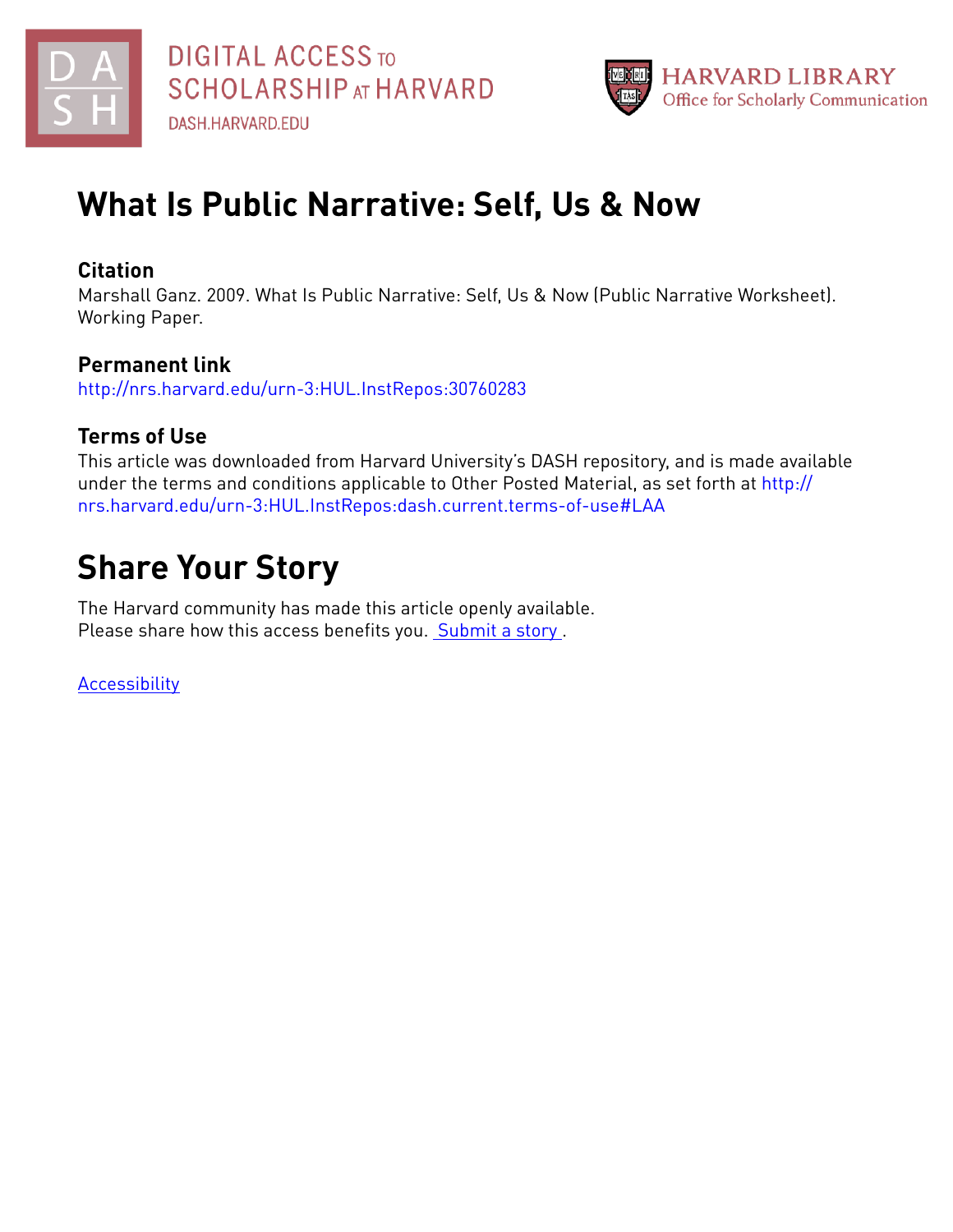

In this worksheet you will focus primarily on your story of self. But public narrative is not primarily a form of self-expression. It is an exercise of leadership by motivating others to join you in action on behalf of a shared purpose. Although this worksheet focuses on your "story of self", the goal is to identify sources of your own calling to the purpose in which you will call upon others (story of us) to join you in action (story of now). Remember, public narrative requires learning a process, not writing a script. It can be learned only by telling, listening, reflecting, and telling again – over, over and over. This is to get you started.

1. **A story of now**: What urgent challenge do you hope to inspire others to take action on? What is your vision of successful action? What choice will you call on members of your community – in this case, your classmates - to make if they are to meet this challenge successfully? How can they act together to achieve this outcome? And how can they begin now, at this moment? Describe this "now" in two or three sentences.

2. **A story of us**: To what values, experiences, or aspirations of your community – in this case your classmates at the very least ‐ will you appeal when you call on them to join you in action? What stories do you share that can express these values? Describe this "us" in two or three sentences.

3. **A story of self**: Why were you called to motivate others to join you in this action? What stories can you share that will enable others to "get you." How can you enable others to experience sources the values that move you not only to act, but to lead? Focus on this section, trying to identify key choice points that set you on your path.



#### **WHY STORIES?**

Stories are how we learn to make choices. Stories are how we learn to access the moral and emotional resources we need to face the uncertain, the unknown, and the unexpected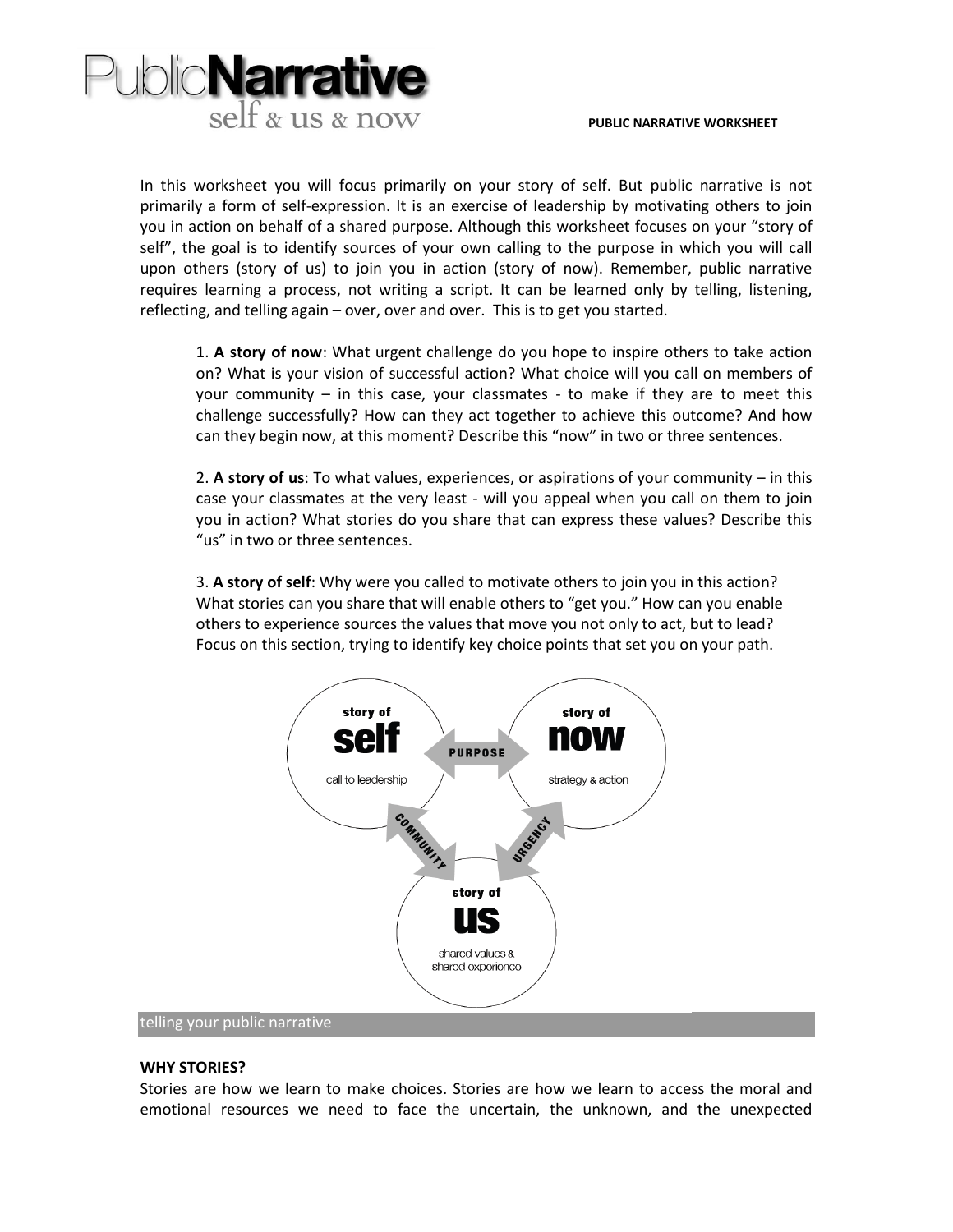mindfully. Because stories speak the language of emotion, the language of the heart, they teach us not only how we "ought to" act, but can in inspire us with the "courage *to"* act. And because the sources of emotion on which they draw are in our values, our stories can help us translate our values into action.

A plot begins when a protagonist moving toward a desired goal runs into an unexpected event, creating a crisis that engages our curiosity, choices he or she makes in response, and an outcome. Our ability to empathetically identify with a protagonist allows us to enter into the story, feel what s/he feels, see things through his or her eyes. The moral, revealed through the resolution, brings understanding of the head and of the heart. Stories teach us how to access moral resources to face difficult choices, unfamiliar situations, and uncertain outcomes. Each of us is the protagonist in our own life story; we face everyday challenges, we author our own choices, and we learn from the outcomes – the narrative of which constitutes who we are, our identity

By telling personal stories of challenges we have faced, choices we have made, and what we learned from the outcomes, we become more mindful of our own moral resources and, at the same time, share our wisdom so as to inspire others. Because stories enable us to communicate our values not as abstract principles, but as lived experience, they have the power to move others.

Stories are specific – and visual - they evoke a very particular time, place, setting, mood, color, sound, texture, taste. The more you can communicate this visual specificity, the more power your story will have to engage others. This may seem like a paradox, but like a poem or a painting or a piece of music, it is the specificity of the experience that can give us access to the universal sentiment or insight they contain.

You may think that your story doesn't matter, that people aren't interested, that you shouldn't be talking about yourself. But when you do public work, you have a responsibility to offer a public account of who you are, why you do what you do, and where you hope to lead. If you don't author your public story, others will, and they may not tell it in the way that you like.

A good story public story is drawn from the series of choice points that have structured the "plot" of your life – the **challenges** you faced, **choices** you made, and **outcomes you experienced.**

*Challenge*: Why did you feel it was a challenge? What was so challenging about it? Why was it *your* challenge?

*Choice*: Why did you make the choice you did? Where did you get the courage – or not? Where did you get the hope – or not? How did it feel?

*Outcome:* How did the outcome feel? Why did it feel that way? What did it teach you? What do you want to teach us? How do you want us to feel?

The story you tell of why you have chosen the path you have allows others emotional and intellectual insight into your values, why you have chosen to act on them in this way, what they can expect from you, and what they can learn from you.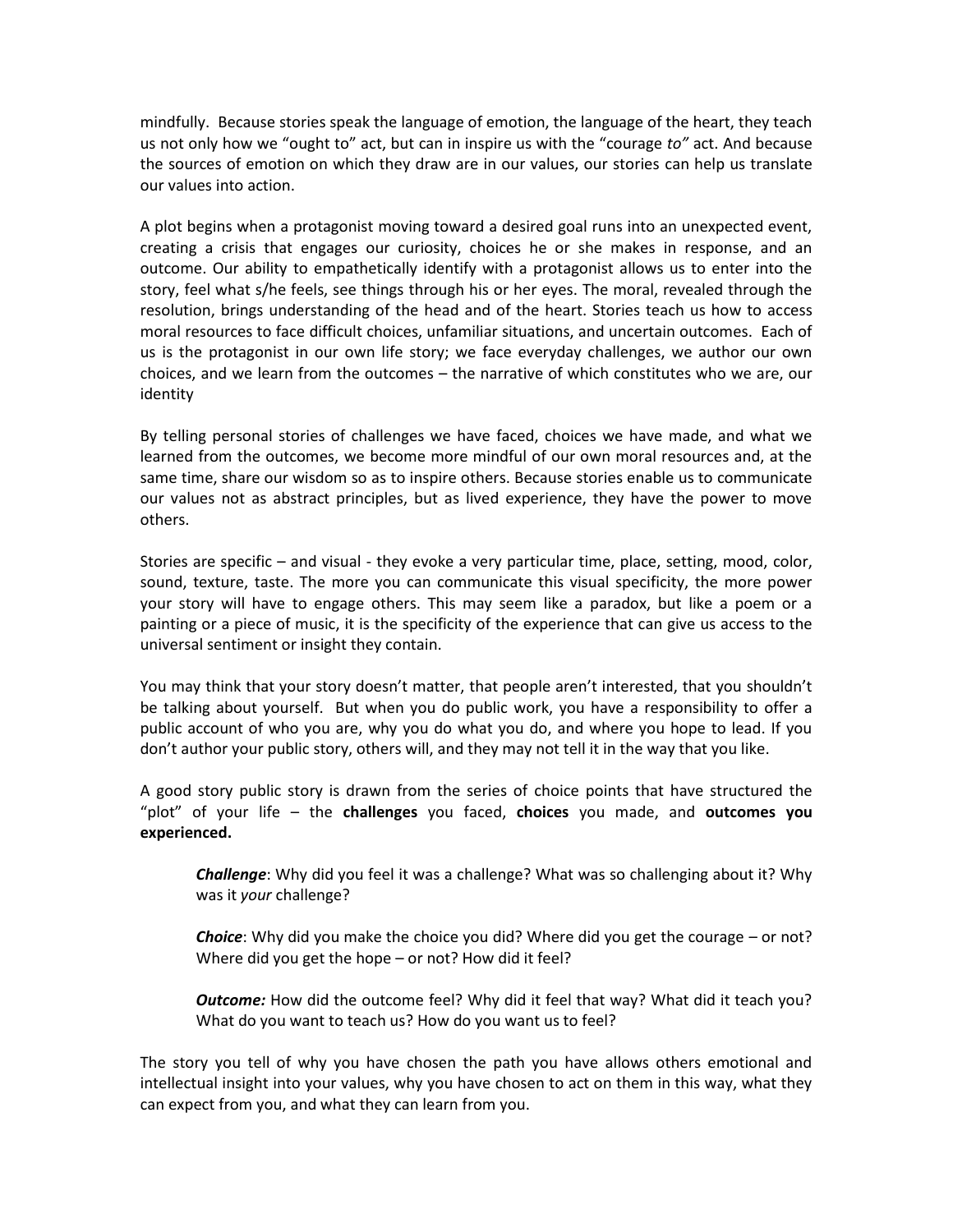#### story of now

#### **WHAT URGENT "CHALLENGE" MIGHT YOU CALL ON US TO FACE?**

#### **WHAT VISION COULD WE ACHIEVE IF WE ACT?**

#### **WHAT "ACTION" MIGHT YOU CALL UPON US TO JOIN YOU IN TAKING?**

PLEASE RESPOND WITH NO MORE THAN 2-3 SENTENCES.

A "story of now" is urgent, an urgency based on threat, or, equally, on opportunity; it is meant to inspire others to drop other things and pay attention; it is rooted in the values you celebrate in your story of self and us, but poses a challenge to those values. It contrasts a vision of the world as it will be if we fail to act, the world as it could be if we do act, and calls on us to act.

- *Do you value honoring those who sacrifice for their country? Does the care returning veterans receive meet this standard? If not, what are you going to do about it?*
- *Do you value passing on a livable world to the next generation? Do the measures being taken to deal with climate change meet this standard? If not, what are you going to do about it?*
- *Do you value a society in which individuals are only responsible for themselves and their families? Is being undermined by public policies, interest groups and others? What are you going to do about it?*
- *Do you value the principal that powerful institutions, especially If they benefit from public support, have moral responsibilities to the public in how they use their power? Which one's? How? What are you going to do about it?*
- *Do you value marriage as legitimate only between a man and a woman, a value placed at risk as a result of recent court decisions? What are you going to do about it?*
- *Do you value equal treatment under the law for all racial, religious, and cultural groups? Is that the case? If not, what are you going to do about it?*

Leaders who only describe a problem, but fail to inspire us to act together to try to solve the problem, aren't good leaders. Running through a list of "100 things you can do to make the world better" is a "cop-out." It trivializes each action. Suggesting that everyone work at it in their own way, ignores the significance of strategic focus in overcoming resistance to change. If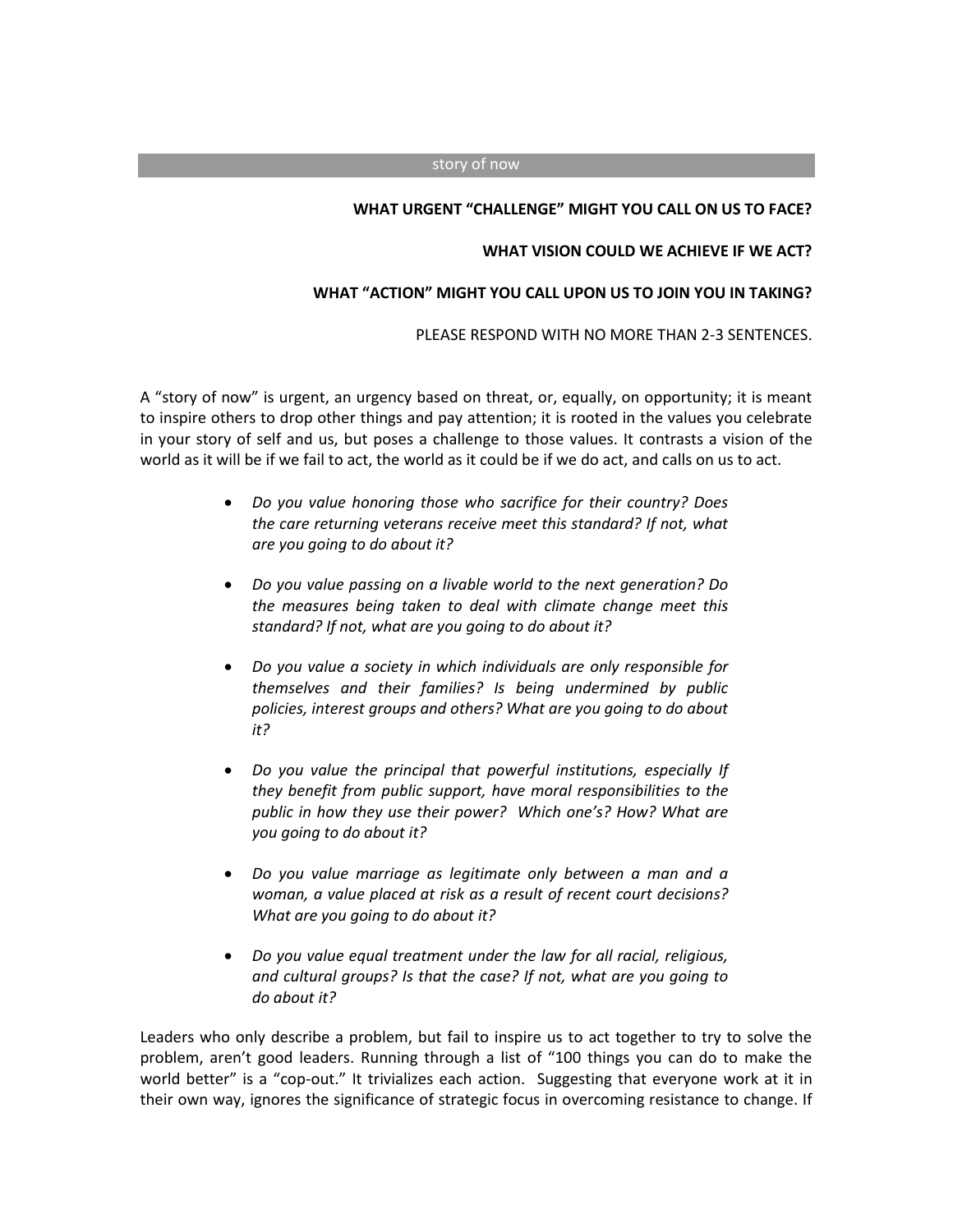you are called to face a real challenge, a challenge so urgent that we are motivated to face it as well, you have a responsibility to invite us to join you in plausible action. A 'story of now" is not simply a call to be for or against something – that's "exhortation" – it is a call to take "hopeful" action. This means clarity as to what will happen if we don't act, what could happen if we do, and action each of us could commit to take that could start us in a clear direction right here, now, in this place.

If you ask me to "change a light bulb," for example, to deal with climate change, do you really think it will happen? Especially if it's among 100 other things I might – or might not – do? But if you ask me to join you in persuading the Kennedy School to change all of its light bulbs by signing a student petition, joining you in a delegation to the dean, and, adding my name to a public list of KSG students who have committed to changing the light bulbs where they live, what do you think the odds are of success?

A "story of now" works if people join you in action.

#### story of us

## **WHO IS THE "US" YOU WILL CALL UPON TO JOIN YOU?**

#### **WHAT MOTIVATING VALUES DO THEY SHARE?**

### **WHAT EXPERIENCES HAVE YOU SHARED?**

### PLEASE RESPOND WITH NO MORE THAN 2-3 SENTENCES.

We are all part of multiple "us's" – families, faiths, cultures, communities, organizations, and nations in which we participate with others. What community, organization, movement, culture, nation, or other constituency do you consider yourself to be part of, connected with? With whom do you share a common past? With whom do you share a common future? Do you participate in this community as a result of "fate", "choice" or both? How like or unlike the experience of others do you believe your own experience to be? One way we establish an "us" – a shared identity – is through telling of shared stories, stories through which we can articulate the values we share, as well as the particularities that make us an "us."

**Your challenge in this course is to inspire an "us" from among your classmates** whom you will call upon to join you in action motivated by shared values, which you bring alive through story telling. There are many "us's" among your classmates, as there are in any community. They may think of themselves as an "us" based on enrolling in this class, dealing with the challenge of choosing classes, enrolling the same year, in the same program, dealing with family challenges, experiencing an acceptance letter, finding the money, time, space to be able to come here; experiencing the shock of arrival; sharing aspirations, backgrounds (work experience, religion, generation, ethnicity, culture, nationality, family status, etc.), experiences coming to school here, values commitments, career aspirations, career dilemmas, etc. Your challenge is to think through the "us" whom you can move to join you in action on behalf of a shared purpose.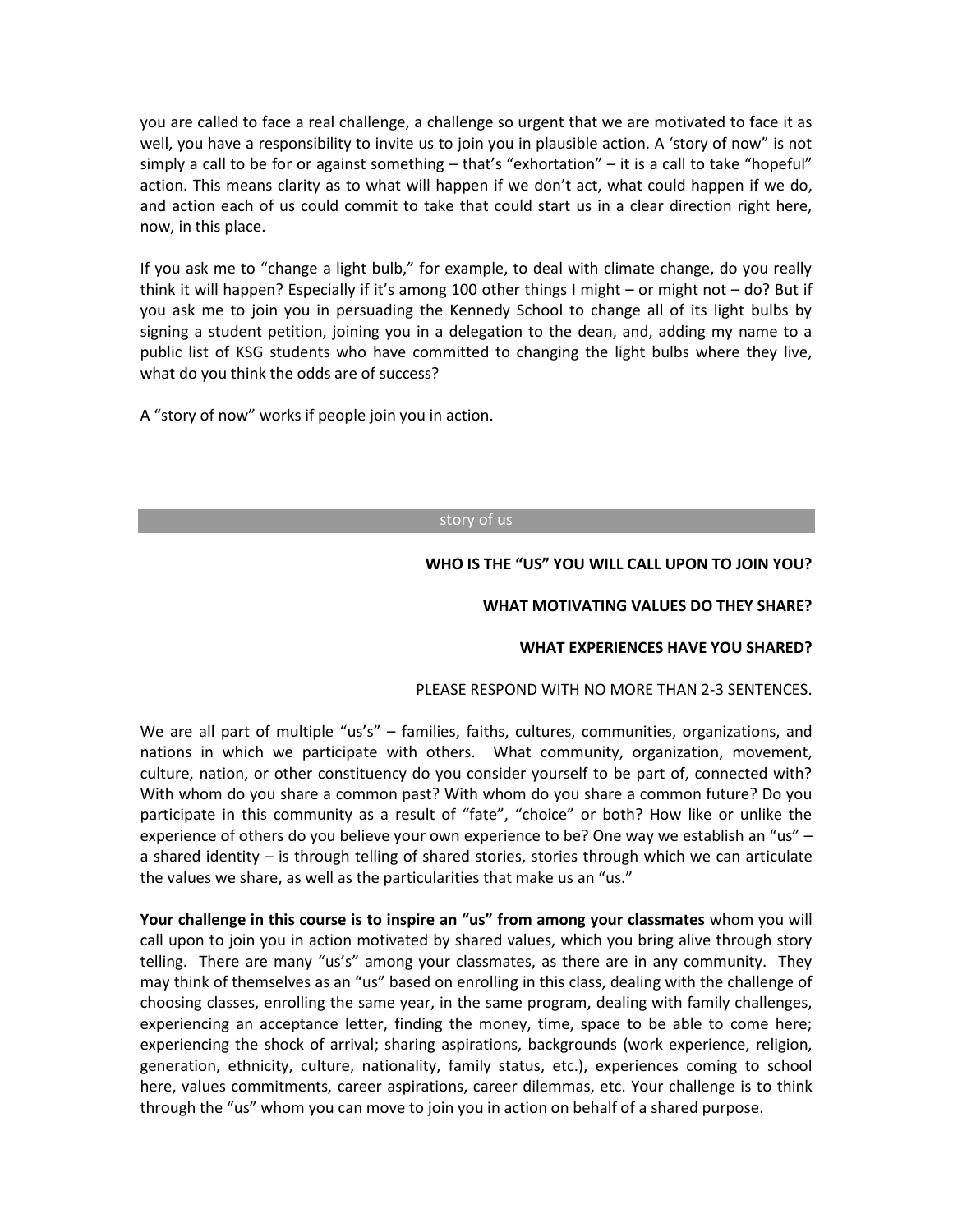Some of the "us's" you could invite your classmates to join are larger "us's" in which you may already participate. You may be active in the environmental movement, for example, and may find others among your classmates who are as well. You may be active in a faith community, a human rights organization, a political campaign, a support organization, an immigrant association, a labor union, and alumni group, etc. Some "us's" have been around for literally thousands of years such as faith traditions – some only for a few days. Most "us's" that have been around tell stories about their founding, the challenges founders faced, how they overcame them, who joined with them, and what this teaches us about the values of the organization.

A story of us works if people identify with each other on behalf of values that inspire them to act.

#### story of self

#### **WHAT ARE THE SOURCES OF YOUR OWN CALLING?**

### **WHAT CRITICAL CHOICES POINTS CAN YOU RECALL?**

### **WHAT STORIES CAN YOU TELL ABOUT THESE CHOICE POINTS?**

### PLEASE USE MOST OF YOUR PAPER TO ADDRESS THIS QUESTION

Now reflect on the sources of your motivation, your call to leadership, the values that move you to act. Grab a notebook, a recorder, or a friend who will listen, and describe the milestones and experiences that have brought you to this moment. Go back as far as you can remember.

You might start with your parents. What made them the people they became? How did their choices influence your own? Do you remember "family stories," perhaps told so often you may have gotten tired of hearing them. Why did they tell these stories and not others? What was the moral of these stories? What did they teach? How did they make you feel?

In your own life, consider the purpose for which you are telling your story, focus on challenges you had to face, the choices you made about how to deal with them, and the satisfactions – or frustrations – you experienced. What did you learn from the outcomes and how you feel about them today? What did they teach you about yourself, about your family, about your peers, about your community, about your nation, about the world around you, about people - about what really matters to you? What about these stories was so intriguing? Which elements offered real perspective into your own life?

If you're having trouble, here are some questions to help you begin. This is NOT a questionnaire They are NOT to be answered individually. They are to help you get your memory gears rolling so that you can reflect on your public story and tell it with brevity and intentionality. Don't expect to include the answers to *all* these questions each time you tell your story. They are the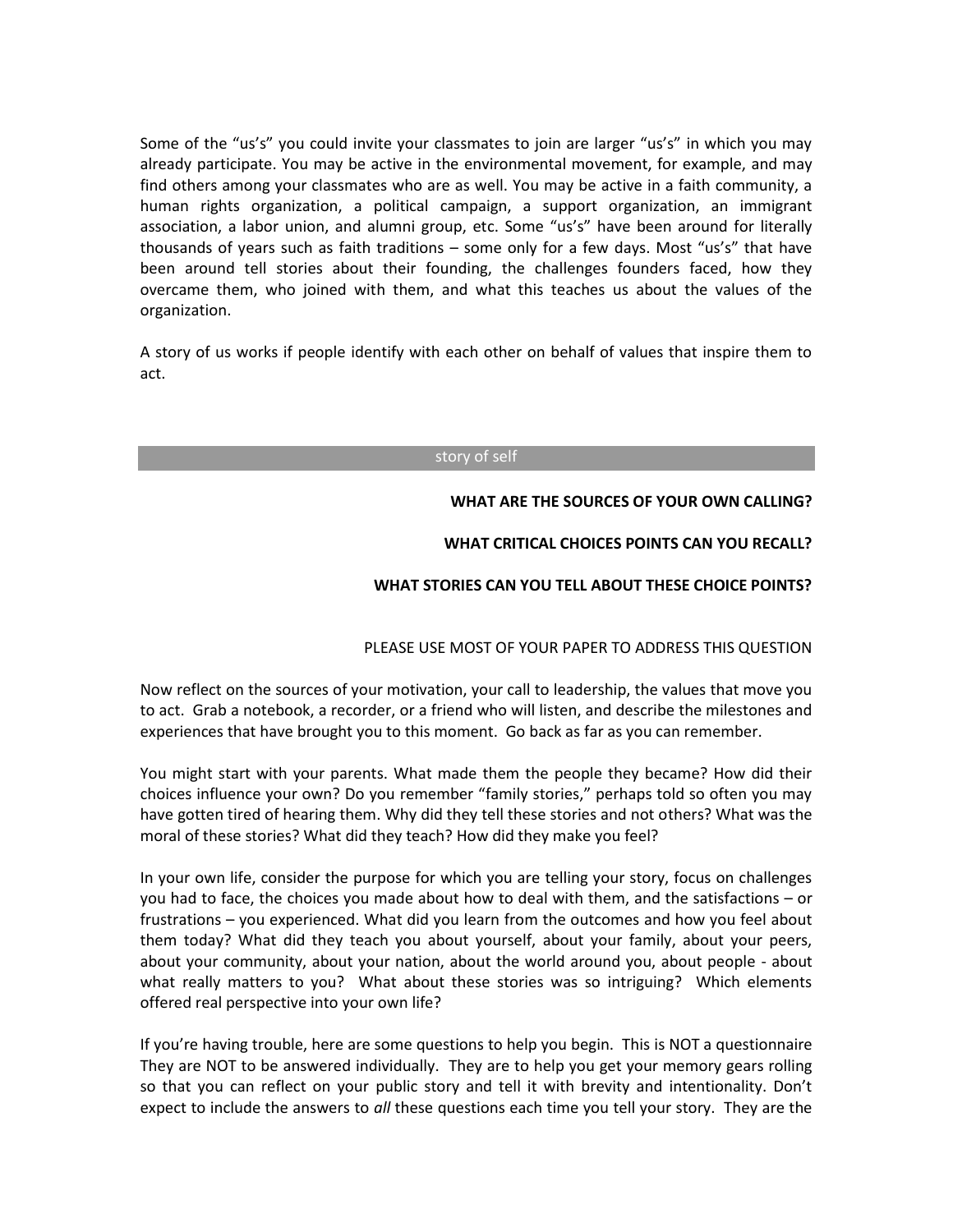building blocks of many potential stories, and the object right now is to lay them out in a row and see what inspires you.

*What memories do you have as a child that link to the people, places, events that you value? What are your favorite memories? What images, sounds or smells in particular come up for you when you recall these memories?*

*List every job or project that you have ever been involved with that are connected with these values (or not). Be expansive; include things like camping in the wild, serving in a youth group, going to a political rally, organizing a cultural club, experiencing a moment of transcendence. List classes you have taken, projects you have led, and work that you have done that connects with your values. Name the last five books or articles that you have read (by choice) or movies or plays that you have seen. What do you see as a connection or theme that you can see in all of the selections? What did you enjoy about these articles? What does your reading say about you?*

*Some of the moments you recall may be painful as well as hopeful. Most people who want to make the world a better place have stories of pain, which taught them that the world needs changing, and stories of hope, which persuaded them of the possibility. You may have felt excluded, put down or powerless, as well as courageous, recognized, and inspired. Be sure to attend to the moments of "challenge" as well as to the moments of "hope" – and to learn to be able to articulate these moments in ways that can enable others to understand who you are. It is the combination of "criticality" and "hopefulness" that creates the energy for change.* 

*What was the last time you spent a day doing what you love doing? What in particular made you want to use that day in that way? What was memorable about the day? Is there a specific sight, sound or smell that you think of when you recall this day?*

*What factors were behind your decision to pursue a career in public work? Was there pressure to make different choices? How did you deal with conflicting influences?*

*Who in your life was the person who introduced you to your "calling" or who encouraged you to become active? Why do you think that they did this? What did your parents model? What was the role, if any, of a community of faith? Whom did you admire?*

*Whom do you credit the most with your involvement now in work for your cause? What about their involvement in your life made a difference? Why do you think it was important to them to do so?*